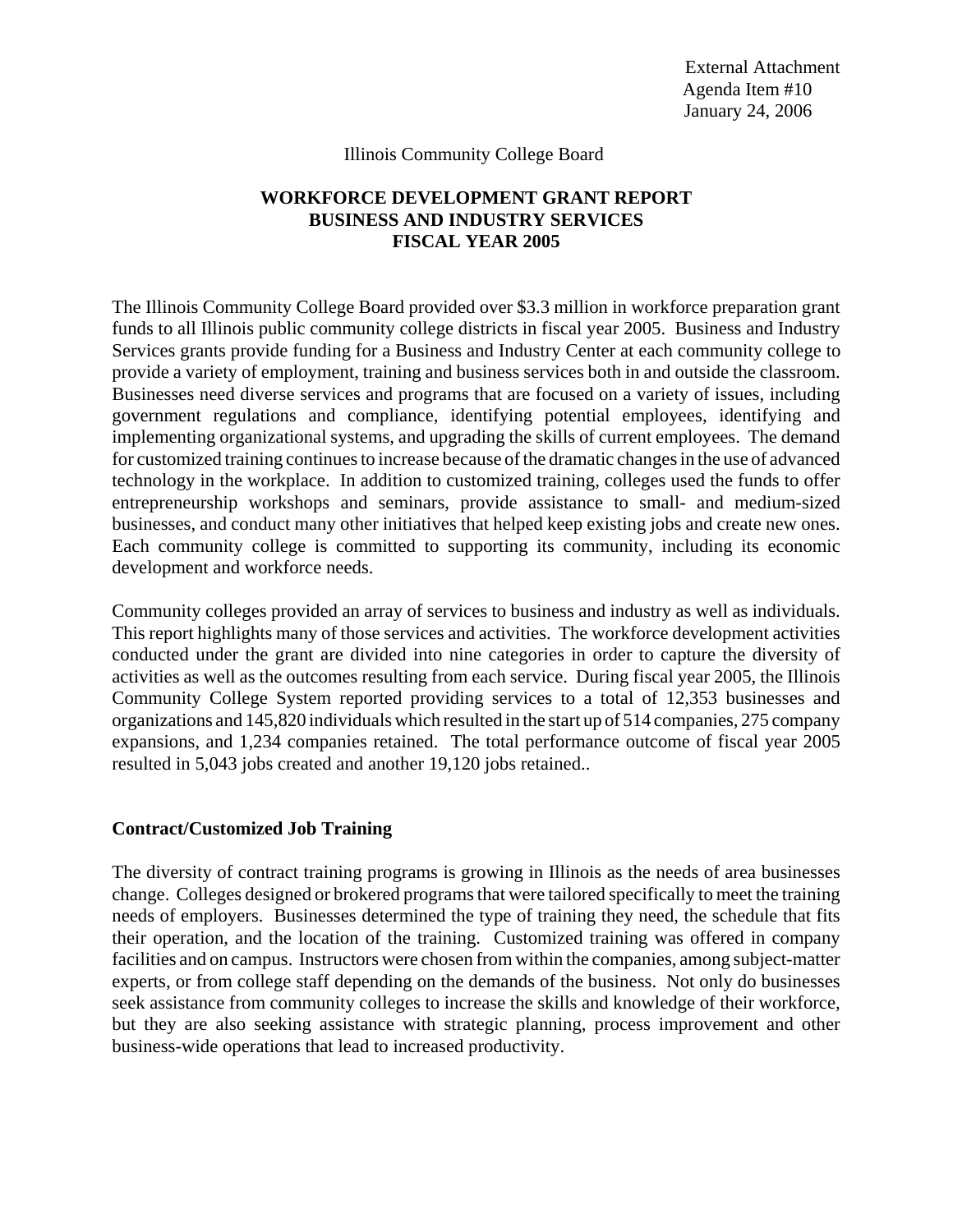In fiscal year 2005, community colleges provided 9,159 contract training courses to 3,032 companies. Through these courses, 88,232 employees were trained for a total of 255,363 contact hours of instruction or 31,920 days of training. This contributed to the start up of 67 companies, expansion of 81 companies, retention of 552 companies, the development of 2,053 jobs and the retention of another 9,491 jobs.

**Case Study:** Echo Incorporated presented various training needs to the College of Lake County



(CLC) Business and Industry Training Center. A training relationship has existed between Echo and CLC for the past five years. The FY 2005, training initiatives focused on two key areas, technical skills training and workplace English as a Second Language (ESL). First, a skills gap was identified among newly-hired employees and their ability to read blueprints, work with gauges, and use

measurement tools. Consequently, the College of Lake County designed a training program to raise the skill levels of approximately 12 employees in these areas. Second, the issue of raising the verbal and written communication skills of other production employees was presented to CLC. It was determined that the college would continue to provide ESL training to approximately 40 employees. Training for Echo was conducted from August 2004 through June 2005. Ten employees received 20 hours of Blueprint and Metrology training and over 80 employees benefitted from weekly ESL training totaling 384 hours.

# **Entrepreneurship Seminars and Workshops**

Entrepreneurship seminars and workshops are provided by community colleges across Illinois. These learning opportunities are open to individuals who are interested in starting a business and for individuals who are currently running their own business. Individual assistance is provided with business plans, finances, state and federal employment laws and other resources needed to be successful. Many of the community colleges providing entrepreneurship programming are part of the Illinois Entrepreneurship Network which is sponsored by the Illinois Department of Commerce and Economic Opportunity (DCEO).

Community colleges conducted a total of 1,221 entrepreneurship seminars and workshops for 11,723 participants. A total of 67 new businesses started, 81 expanded and another 552 companies were retained. As a result, 477 jobs were created and 612 jobs were retained.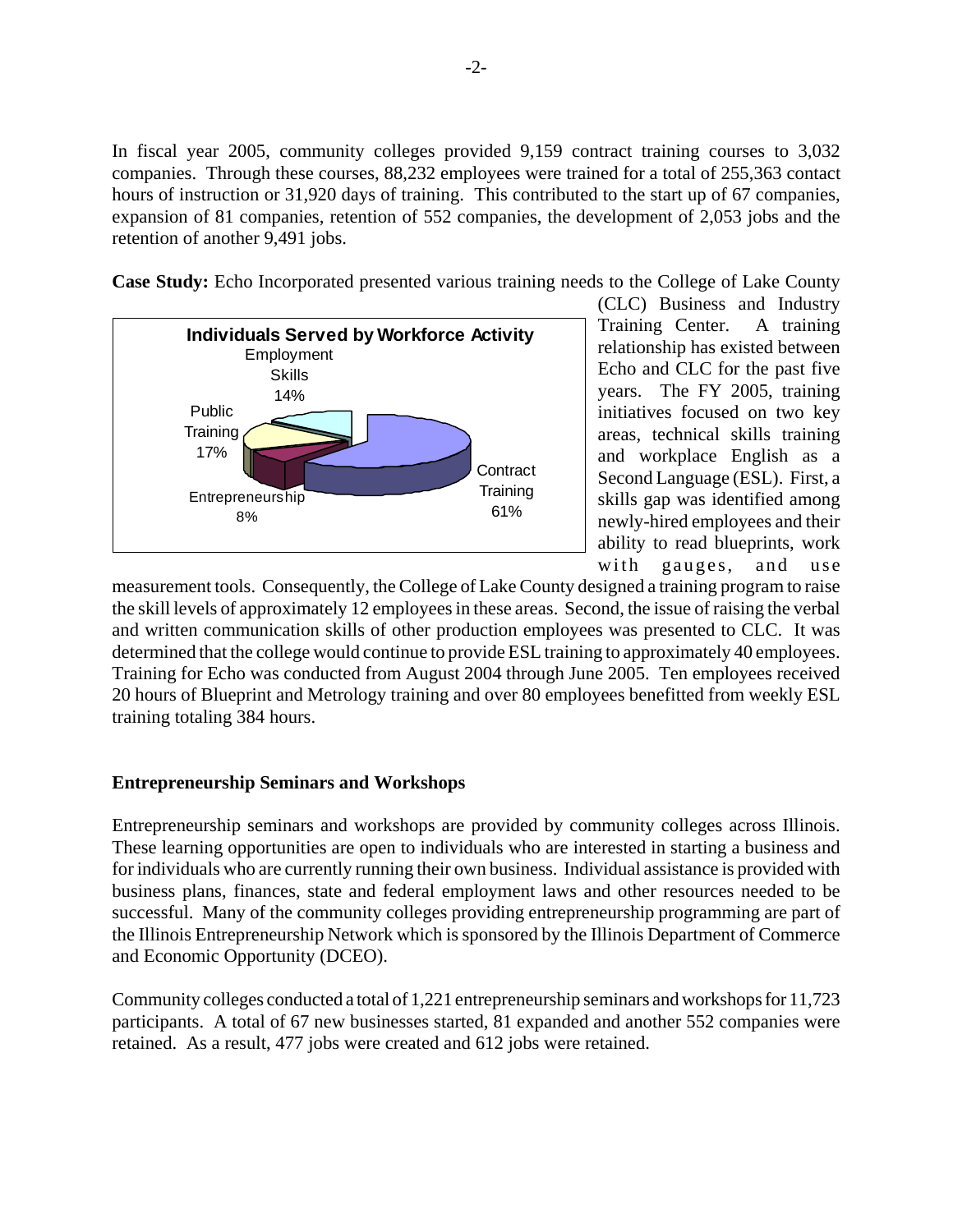**Case Study:** In March 2003, an employer in Kankakee County announced a major layoff of its workforce. Several of the employees were able to find employment, but Dale and Pat Gallant turned to the Kankakee Community College Small Business Development Center to discuss entrepreneurship opportunities. They both had worked for the same employer for more than twenty years but were not ready, nor were they old enough, to retire. Pat had developed a recipe for fudge and other candies and would often treat her co-workers to snacks. She often heard that she should go into business and sell her candy. Working a very demanding full-time job never gave her the time or opportunity to explore this possibility. Receiving several counseling sessions on how to register, manage and promote the business, they were ready to put a plan into action. After planning their finances and seeking a suitable location, a rough draft of the business plan was complete and ready

for review. On November 29, 2004, Patricia Ann Candies opened for business in Bourbonnais. The business has grown to hire two full-time and one part-time employees. According to the once dislocated workers, Pat and Dale's only regret is that they did not go into business sooner.



#### **Counseling and Management Assistance**

Small business owners have come to depend on the educational information, support and resources that are provided by local community college Small Business Development Centers (SBDCs). The majority of these SBDCs are part of the Illinois Entrepreneurship Network which is sponsored by the Illinois Department of Commerce and Economic Opportunity. During the initial start up phase of a business, positive relationships are built as support and resources are shared. These contacts continue to grow over the years and develop into long-term relationships.

In fiscal year 2005, community colleges provided business counseling and management assistance to 5,811 individuals or organizations that resulted in 263 companies starting, 90 expanding and another 236 companies being retained. Business counseling led to creation of 1,509 jobs and retention of 1,302 jobs.

**Case Study:** Illiana Cores, which produces cardboard cores used to package and dispense such things as labels, tape, plastic film and other products, approached the Illinois Eastern Community Colleges Small Business Development Center during their development. Illiana initially located in leased space in Robinson, Illinois. They achieved \$7 million in sales their first year in business and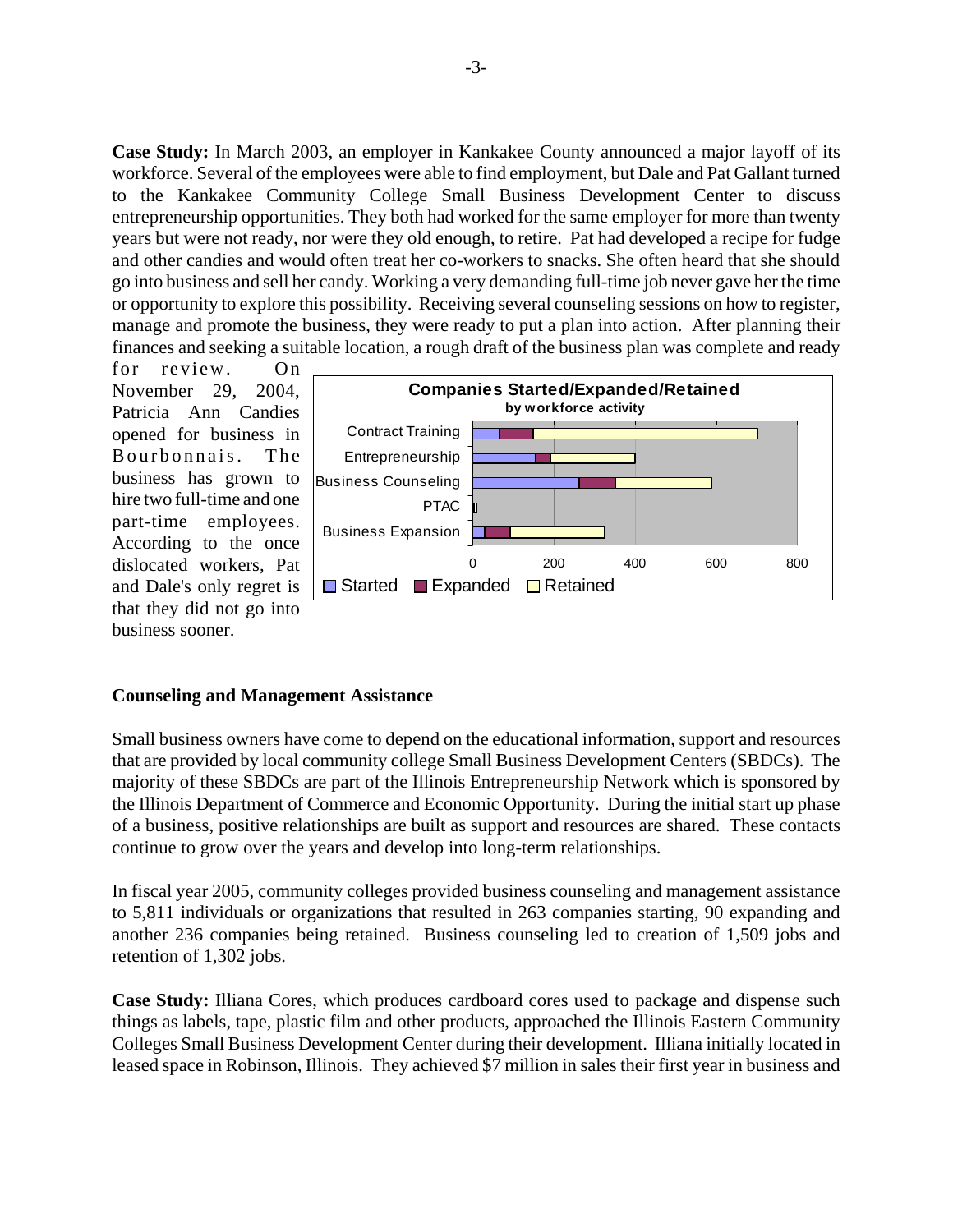are now in the process of expanding and relocating to Palestine, Illinois to a larger facility. Illiana has developed seven new jobs and plan on more through this expansion. The Illinois Eastern Community Colleges SBDC assisted the company in developing a marketing plan as well as other strategic planning.

## **Contract Procurement Assistance**

Many businesses have discovered that the federal and state government can be profitable and stable clients. However, the process of applying for government contracts can be difficult and time consuming. Procurement Technical Assistance Centers (PTAC) help businesses to navigate through government processes. In fiscal year 2005, over \$341 million in contracts were awarded to Illinois businesses who sought assistance from the Procurement Technical Assistance Centers. Many of the community colleges that have a Procurement Technical Assistance Center are part of the Illinois Entrepreneurship Network which is sponsored by DCEO.

Eleven community college districts provided 1,417 businesses with government contract procurement assistance. Subsequently, 751 companies received 2,221 federal contracts totaling \$341,195,094. As a result of the contracts, one entity started in business, three companies were able to expand, five companies were retained, 458 jobs were created and another 1,339 jobs were retained.

**Case Study:** CMW & Associates, Inc. is a ten-year-old, Springfield-based, woman-owned, 8(a)SDB small business specializing in accounting, finance, computer, engineering and technical sales personnel. CMW & Associates has worked with the Illinois Central College (ICC) Procurement Technical Assistance Center since 2003 and has won \$3,626,082 in government contracts. In 2003, Charlene Turczyn, President, decided to tap into the federal government contracting market. The Illinois Central College PTAC was able to help CMW make connections with the right federal and commercial (prime contractor) sectors by providing key contact information with agencies including the Army, Navy and National Guard and commercial contacts such as Caterpillar and State Farm. Additionally, the ICC PTAC provided guidance in helping CMW utilize and leverage the U.S. General Services Administration (GSA) schedule and the 8(a)SDB certification program to successfully market to the government. CMW is currently involved in projects with the National Guard, GSA Buildings, the Navy, Army, Department of Labor, and is a subcontractor with several large prime contractors. CMW has recently completed State of Illinois projects with Abraham Lincoln Parking Garage and the Jacksonville School for the Visually Impaired.

## **Public Training Activities**

As technology continues to expand and businesses become more sophisticated, employees find it necessary to return to the classroom to continue their education. Businesses have also found a need to document individual and employee skill development. Therefore, community colleges have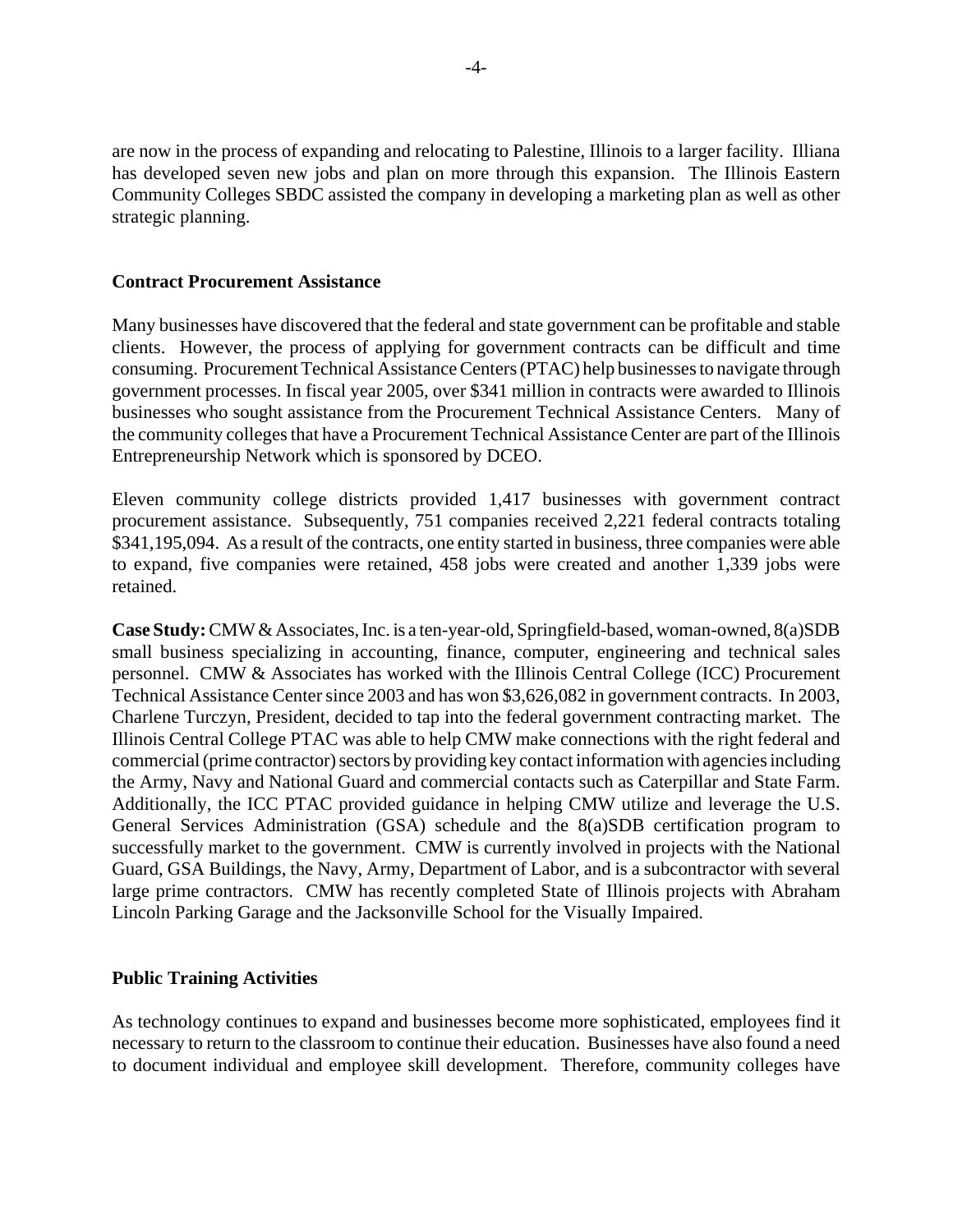increased the number of publically offered professional development classes that are designed to increase the employee skill in computer applications, management principles and other professional skills.

**Case Study:** Richard J. Daley College worked with the Chicago Public Schools to help all their teacher's aides become highly qualified under the No Child Left Behind Act. During the start of this project the pass rate was about 33 percent for people taking the paraprofessional exam for the first time. A prep course was developed for all the candidates that needed to be tested. Seventy-five percent of the people who took the prep course passed and were designated as "highly qualified". Funds from the ICCB Workforce Development Grant helped prepare people for the examination but, more importantly, helped them to retain their positions once they became highly qualified.

Community colleges continue to be an excellent resource for local businesses and individuals to receive short-term training or continuing education in various fields, such as real estate, cosmetology, child care specialist, social workers, nurses, truck drivers, and more. In fiscal year 2005, Illinois community colleges provided 2,380 noncredit public training courses and 1,396 noncredit workshops, and seminars to 24,814 individual participants and served 1,870 organizations.

# **Employment and Training Services for Unemployed or Underemployed Workers**

Partnerships are often developed between the local community college and local employment assistance organizations to provide resources and services to individuals and employers. Linking businesses and individuals to employment opportunities is a core activity of the community college. Colleges provide various resources such as one-on-one job counseling, resume writing, interview techniques, and other noncredit workshops that provide support for those who are unemployed or underemployed. Community colleges encourage economic growth by providing quality education to individuals and then link those skilled individuals to employment opportunities within the community.

Thirteen community colleges reported offering 480 noncredit workshops and seminars to 5,285 unemployed or underemployed individuals and another 67 noncredit/credit courses were provided

to 527 participants. As a result, 1,213 individuals received counseling or job placement services. Community colleges also reported a total of 413 additional activities such as job fairs, job networks, and advisement services which affected another 15,239 individuals.

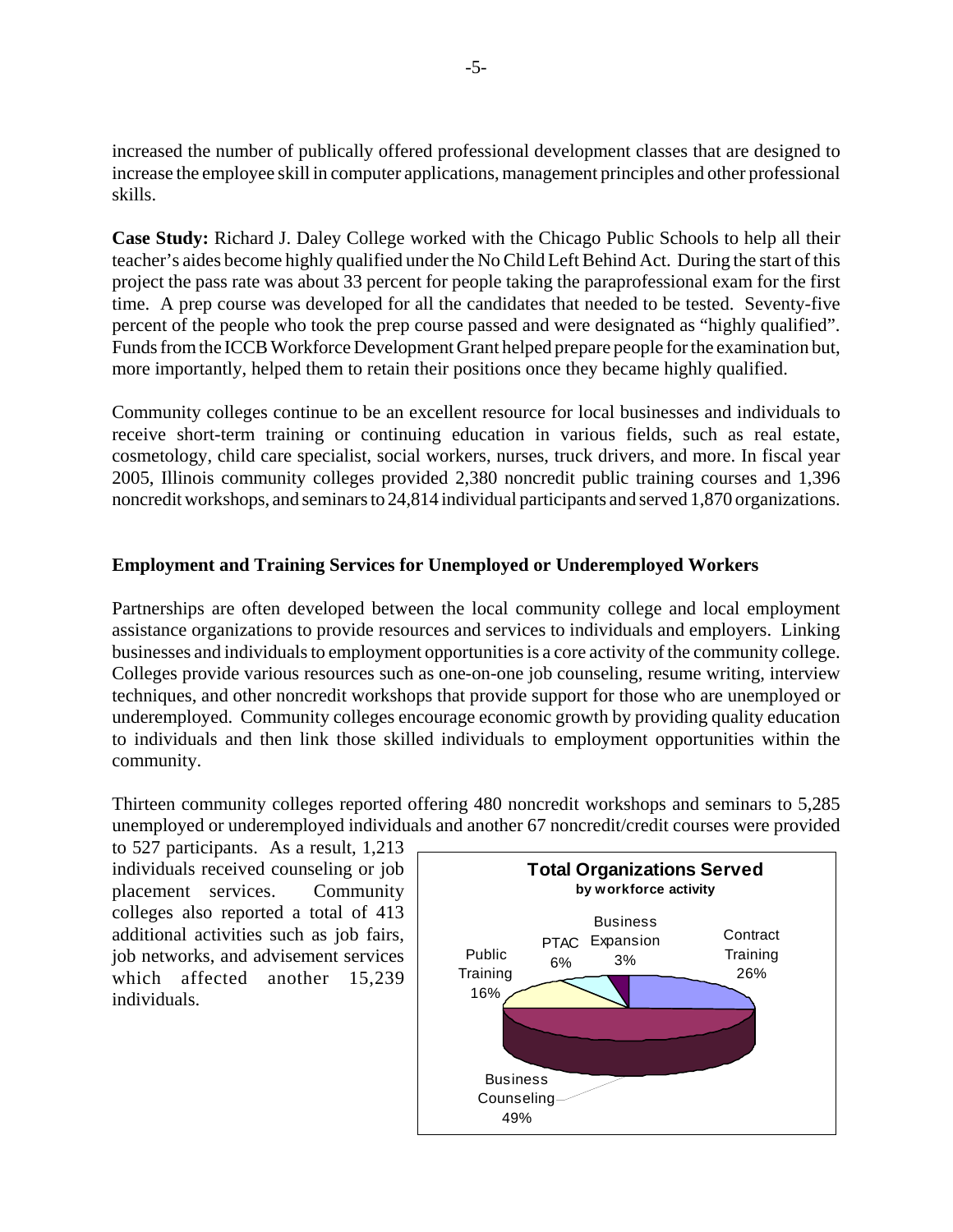**Case Study:** The Kaskaskia College Business and Industry Workforce Development staff and Adult Education staff cooperated on a project at the Second Baptist Church in Centralia, Illinois. The students participating in the program had minimal work skills and were either unemployed or underemployed. Students in the Second Baptist Church Adult Education program were identified who had an interest in learning to operate a forklift. This was a pilot project in which eight students were enrolled in the forklift training programs that had been developed in the college's Business and Industry Center. The class was limited to four students; therefore two courses were conducted for this project. The forklift program was designed for individuals that have no experience in the operation of a forklift. The training involved four hours of safety training and 20 hours operating a forklift and observing other students operating a forklift. All eight students successfully completed the program and were awarded certificates. Five of the students are currently employed as forklift operators. The other three students obtained employment because of other marketable skills gained through the program.

## **Business Attraction, Retention and Expansion**

Growing companies are in need of a skilled workforce, updated facilities and access to technology. Many communities strive to provide all these resources to attract and retain businesses that bring economic growth to the area. Community colleges play a key role in attraction, retention, and expansion activities. Colleges possess a wealth of resources that businesses look for when faced with location and expansion decisions. Community colleges often assist businesses by designing, developing, and delivering incumbent employee training for expanding businesses; providing preemployment testing and training; and temporary use of college facilities.

As a result of the business attraction, retention, and expansion activities reported by the community colleges, 14 community colleges assisted 43 companies in potential expansion or location activities. Community colleges participated in other economic development activities that resulted in creation of 29 companies, expansion of 63, and retention of 233. This resulted in 549 new jobs and retension of 6,376 jobs.

**Case Study:** R&O Specialities, Inc., a subcontractor for Caterpillar, Inc. at the Aurora, Illinois manufacturing plant, has been in business since 1998 with its employees working on all three of Caterpillar's shifts. The number of employees has grown from 24 to nearly 400 during these five years. In fiscal year 2005, R&O Specialties added an additional 100 jobs. With this growth, R&O Specialities opened a separate training facility in Aurora to conduct its training efforts. Waubonsee Community College has been working with R&O since 1999 providing management and supervision classes. A variety of topics have been presented to the supervisors in the areas of leadership, managing priorities, problem solving, and other management and supervisory practices. Another major training initiative in fiscal year 2005 was to improve the written and verbal communication skills of R&O's Hispanic workforce through workplace ESL. Waubonsee Community College is expecting to continue both the workplace ESL and supervisory and management projects and to provide welding and project management classes in fiscal year 2006.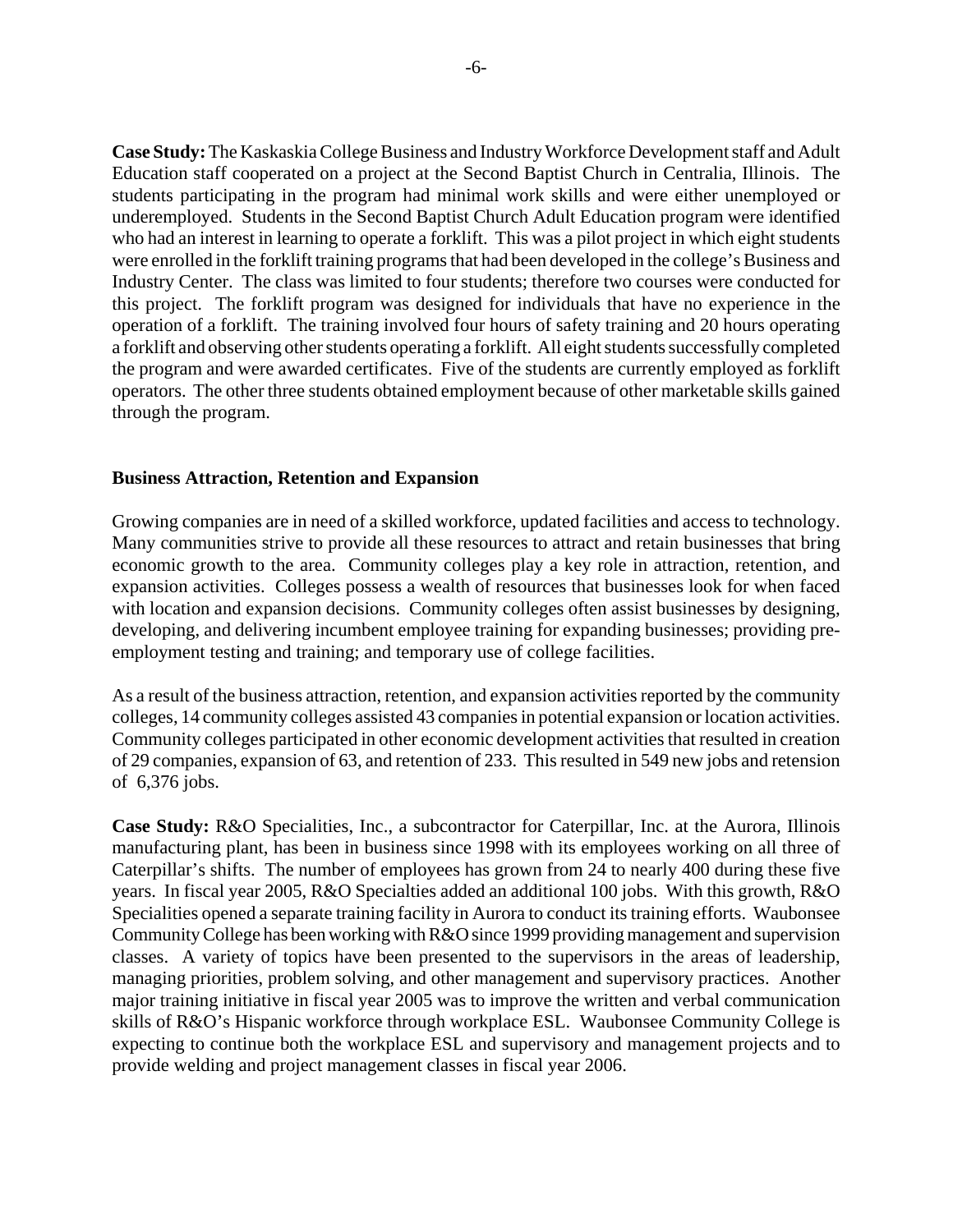#### **Distance Learning and Continuous Improvement**

Increasing access to education is a priority for community colleges. Providing a wide range of alternative and supportive educational services have become common. As a result, Illinois community colleges are delivering noncredit internet courses and satellite broadcasts to expand their distance learning offerings. In fiscal year 2005, community colleges provided 2,616 noncredit internet courses, 36 satellite broadcasts, and 93 two-way interactive video courses. Businesses are

continually searching, implementing, and refining ways to meet or exceed the needs and expectations of the customer. Community colleges provide an array of services to help businesses manage continuous improvement strategies Throughout the state, community college Business and Industry Centers performed job testing for 57



organizations and developed job profiles and assessments for 75 organizations. Other services included 54 workplace literacy programs and one benchmarking study.

**Case Study:** Beginning in 2002, the Center for Training Innovations (CTI) at Southwestern Illinois College began working with St. Elizabeth's Hospital to evaluate the leadership and managerial skills of its 81-member management and administration team. The evaluation process led to an ongoing leadership training initiative at the hospital. The leadership evaluation and training is unique because it is serving as a model for similar improvement in two other Hospital Sisters Health System locations. Further, it heavily influenced the application process for a regional Critical Skill Shortages Initiative (CSSI) grant through the local workforce investment boards that is currently funding leadership training in nine other area hospitals. The CTI/St. Elizabeth's leadership training program used an innovative internet-based evaluation instrument to assess all managerial and administrative staff against a standard of 42 different leadership factors, a set of 29 hospital-specific skills, and a set of nine regulatory issues. This detailed evaluation and assessment process led to creation of a training plan for low and mid-level managers and a separate plan for upper-level managers. The success of the program has led directly to St. Elizabeth's active involvement in the region's application for a CSSI grant. Initially, their presence in CSSI planning sessions was instrumental in identifying two shortage areas which are affecting the region: lack of skilled clinical healthcare workers and improvement in leadership skills in order to retain clinical workers and reduce turnover. The latter recommendation was a direct result of the leadership initiative highlighted above. Their advocacy of hospital leadership training has led directly to grant funding that will train 280 managers in other area hospitals.